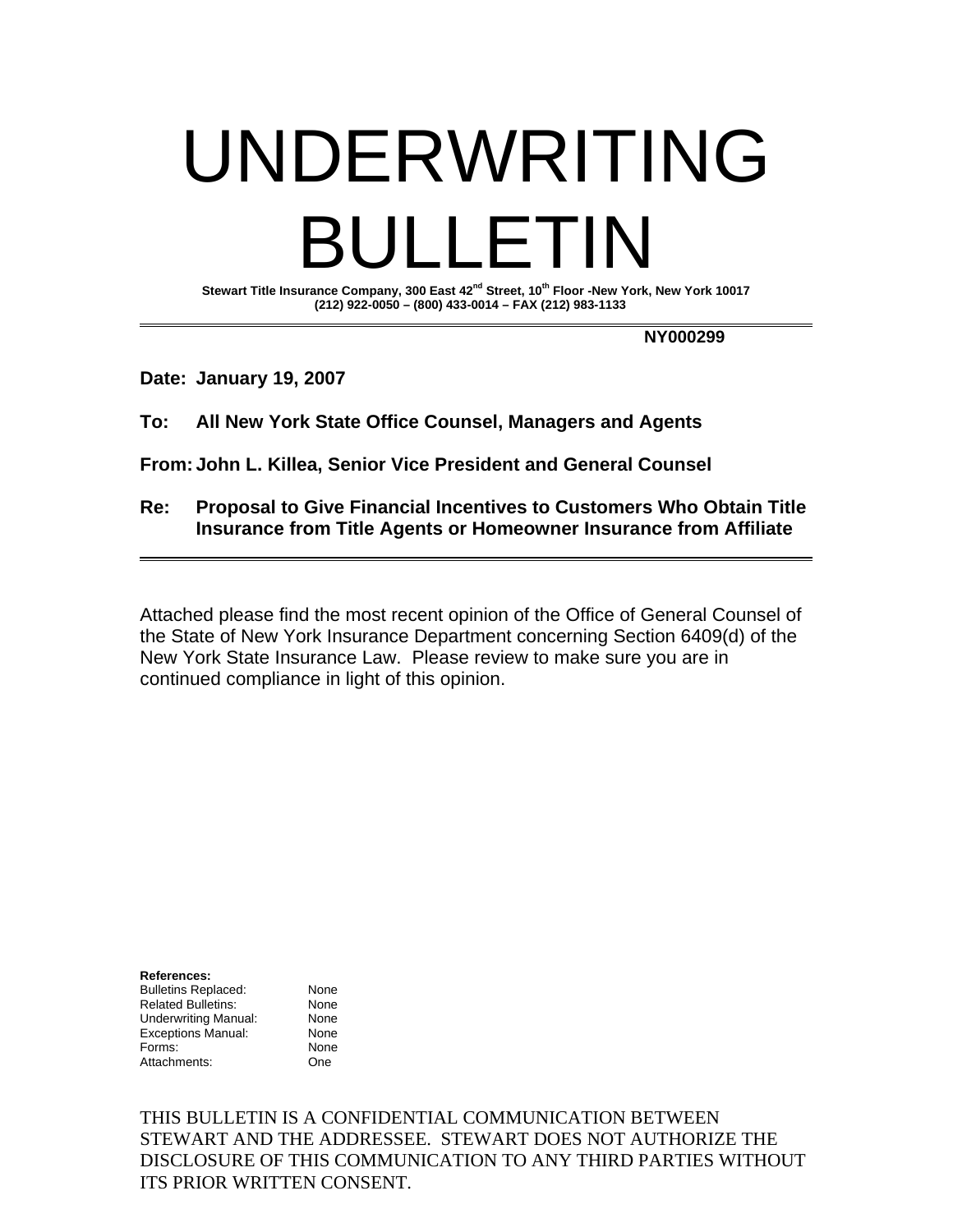

George E. Pataki Governor

Howard Mills **Superintendent** 

The Office of General Counsel issued the following opinion on December 29, 2006, representing the position of the New York State Insurance Department.

# **Re: Proposal to Give Financial Incentives to Customers Who Obtain Title Insurance from Title Agent or Homeowners Insurance from Affiliate**

# **Question Presented**:

May a title agent offer financial incentives to customers who elect to utilize the services of the title agent for title insurance, or the services of its affiliate for homeowners insurance?

#### **Conclusion**:

The provision of such incentives to applicants for insurance in return for the applicants utilizing the services of the title agent or its affiliate would violate N.Y. Ins. Law § 2324 (McKinney 2006) and/or N.Y. Ins. Law § 6409(d) (McKinney 2000).

# **Facts**:

The inquirer asks whether it is permissible for a title agency, and its affiliate, a property/casualty insurance company, to engage in an arrangement whereby:

"The title agency plans to offer its customers certain incentives if the customer elects to obtain title insurance from the title agency and homeowners insurance from the title agency's affiliate company. Although the title agency has not settled on the exact incentive to be offered under the plan, the title agency may offer to discount the customer's settlement costs or other ancillary services unrelated to the title insurance premium. Alternatively, the title agency may offer the customer a gift certificate to a home improvement retail store or discount the cost of its affiliate's homeowners insurance policy…. In many cases, the title agency will offer the incentive to existing customers that have already placed an order for title insurance with the title agency."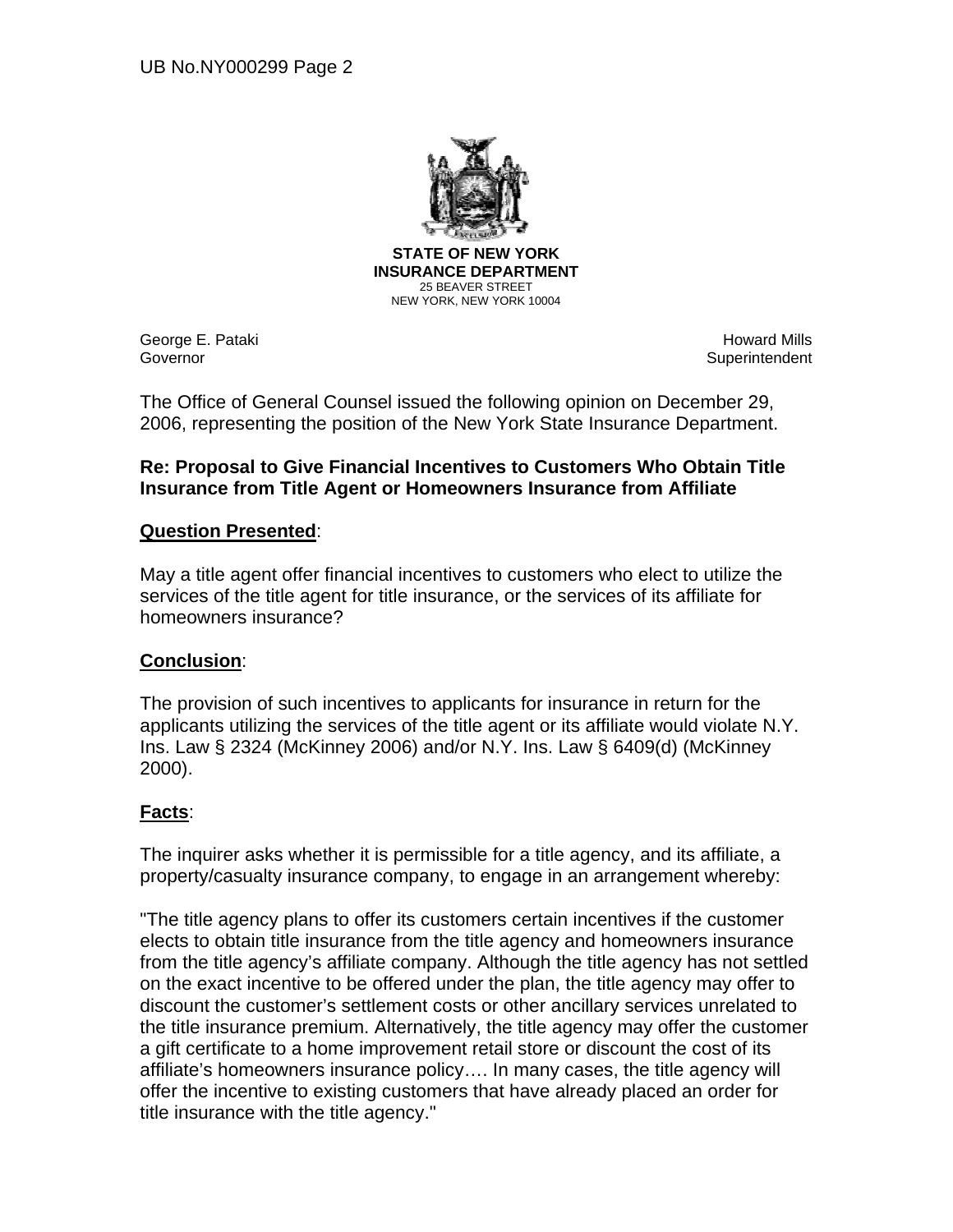The inquirer argues that any incentive offered to the applicant for using the title agency or property/casualty company "has no effect on the customer's selection of a title insurer as such insurance has already been ordered. For these reasons, [the inquirer] believe[s] the proposed incentives are intended to generate homeowners insurance business and do not qualify as inducements to title insurance."

# **Analysis**:

N.Y. Ins. Law § 6409(d) (McKinney 2000) provides:

(d) No title insurance corporation or any other person acting for or on behalf of it, shall make any rebate of any portion of the fee, premium or charge made, or pay or give to any applicant for insurance, or to any person, firm, or corporation acting as agent, representative, attorney, or employee of the owner, lessee, mortgagee or the prospective owner, lessee, or mortgagee of the real property or any interest therein, either directly or indirectly, any commission, any part of its fees or charges, or any other consideration or valuable thing, as an inducement for, or as compensation for, any title insurance business. Any person or entity who accepts or receives such a commission or rebate shall be subject to a penalty equal to the greater of one thousand dollars or five times the amount thereof.

The question presented is whether a title agency may offer financial incentives to customers who utilize the services of the title agency for title insurance or, alternatively, the services of its affiliate property/casualty company for homeowners insurance. Section 6409(d) prohibits a title insurance corporation *or any other person acting for or on behalf of it* from directly or indirectly making, or offering to make, any rebate of any portion of the fee or charge or give any consideration or valuable thing as an inducement for, or as compensation for any title insurance business. Consequently, if the title agent gives or offers to give financial incentives such as reduction in settlement cost or gift certificates to its customers (applicants for insurance) who obtain title insurance from its title agency, such an arrangement would constitute a violation of Section 6409(d), even if made after the title insurance has been ordered.

Similarly, N.Y. Ins. Law § 2324 (McKinney 2006),<sup>1</sup> which governs property/casualty insurance, including homeowners and title insurance, provides, in pertinent part, as follows:

(a) No authorized insurer, no licensed insurance agent, no licensed insurance broker, and no employee or other representative of any such insurer, agent or broker shall make, procure or negotiate any contract of insurance other than as plainly expressed in the policy or other written contract issued or to be issued as evidence thereof, or shall directly or indirectly, by giving or sharing a commission or in any manner whatsoever, pay or allow or offer to pay or allow to the insured or to any employee of the insured, either as an inducement to the making of insurance or after insurance has been effected, any rebate from the premium